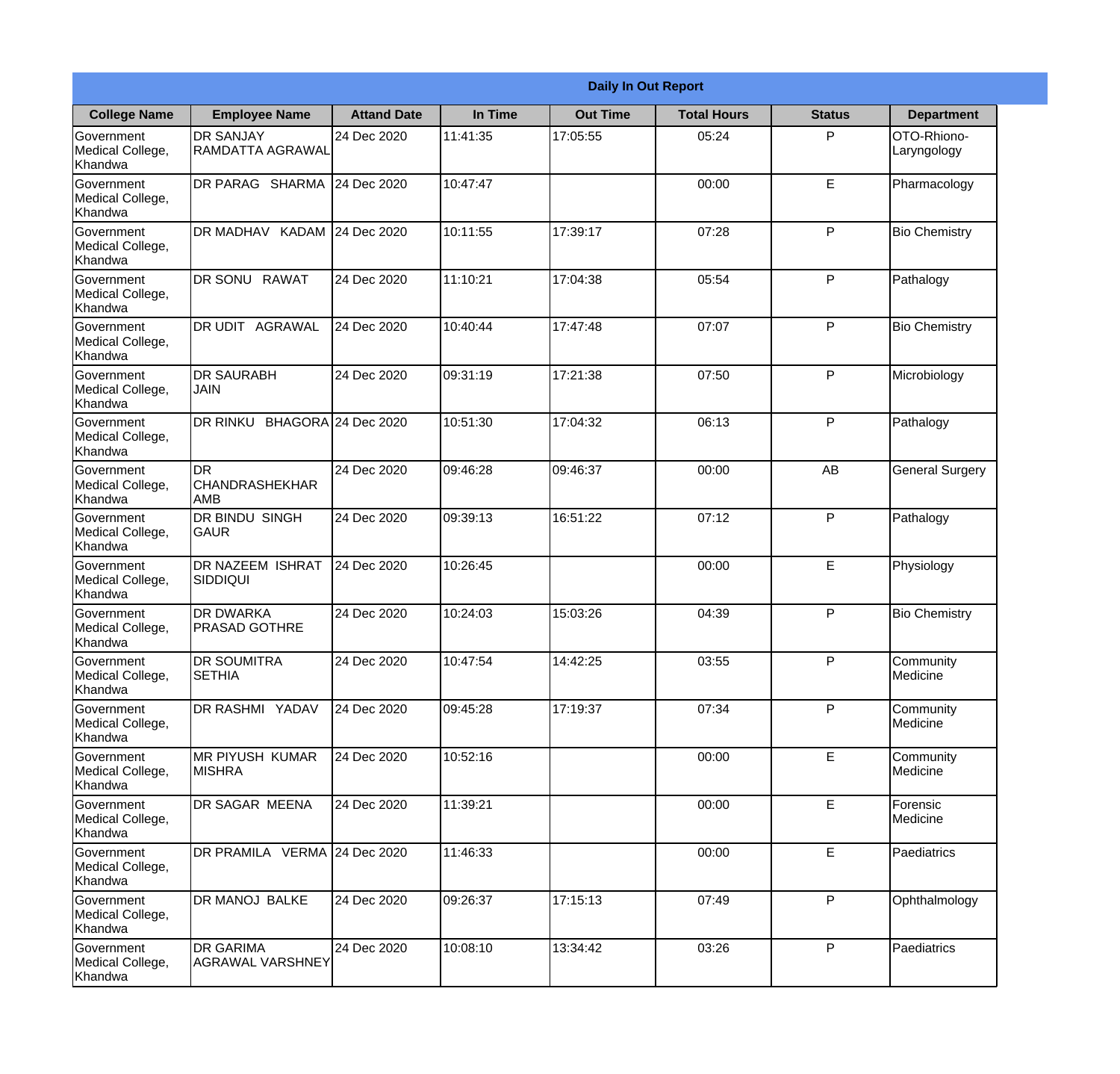| <b>Designation</b>                    | Category      |
|---------------------------------------|---------------|
| Professor                             | Clinical      |
| Professor                             | Para Clinical |
| Assistant Professor Non Clinical      |               |
| Demonstrator/Tutor   Para Clinical    |               |
| Associate Professor Non Clinical      |               |
| Associate Professor   Para Clinical   |               |
| Assistant Professor   Para Clinical   |               |
| Assistant Professor Clinical          |               |
| Associate Professor Para Clinical     |               |
| Professor                             | Non Clinical  |
| Demonstrator/Tutor Non Clinical       |               |
| Assistant Professor   Para Clinical   |               |
| Assistant Professor   Para Clinical   |               |
| <b>Statistician</b>                   | Para Clinical |
| Demonstrator/Tutor   Para Clinical    |               |
| Professor                             | Clinical      |
| <b>Assistant Professor   Clinical</b> |               |
| Associate Professor Clinical          |               |

## **Daily In Out Report**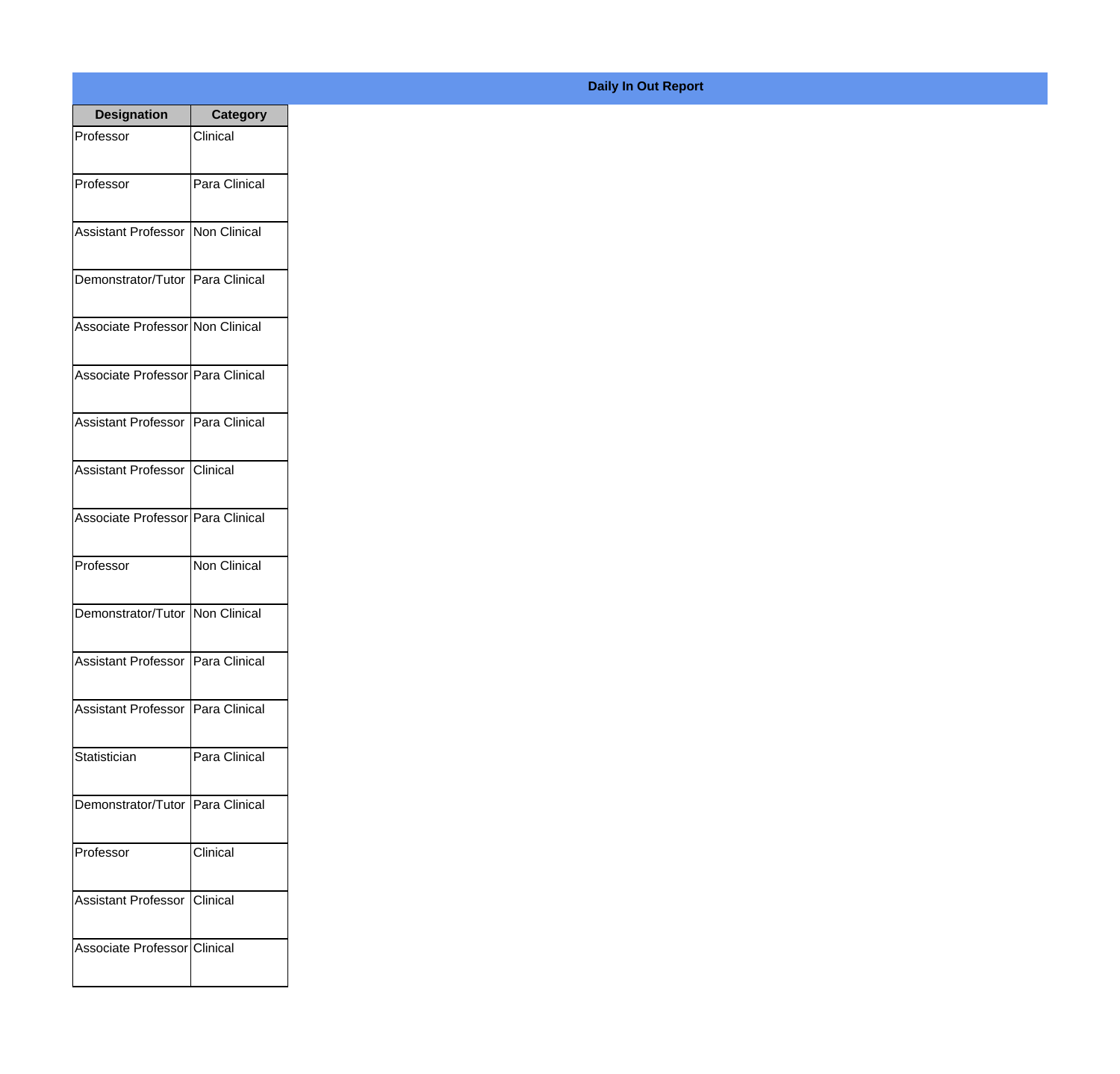|                                                  |                                                       |             |          |          | <b>Daily In Out Report</b> |   |                             |
|--------------------------------------------------|-------------------------------------------------------|-------------|----------|----------|----------------------------|---|-----------------------------|
| Government<br>Medical College,<br>Khandwa        | <b>DR CHANDNI</b><br>KAROLE                           | 24 Dec 2020 | 12:22:54 | 13:37:09 | 01:15                      | P | Ophthalmology               |
| Government<br>Medical College,<br>Khandwa        | <b>DR SEEMA</b><br><b>SUDHAKARRAO</b><br>ISUTAY       | 24 Dec 2020 | 10:53:32 |          | 00:00                      | E | Forensic<br>Medicine        |
| Government<br>Medical College,<br>Khandwa        | <b>DR AJAY</b><br><b>NARWARIYA</b>                    | 24 Dec 2020 | 11:52:01 |          | 00:00                      | E | Microbiology                |
| Government<br>Medical College,<br>Khandwa        | <b>DR RAKESH SINGH</b><br><b>HAZARI</b>               | 24 Dec 2020 | 14:04:39 |          | 00:00                      | E | Pathalogy                   |
| <b>Government</b><br>Medical College,<br>Khandwa | <b>DR NISHA</b><br><b>KAITHWAS</b>                    | 24 Dec 2020 | 10:26:39 | 13:34:22 | 03:08                      | P | Psychiatry                  |
| Government<br>Medical College,<br>Khandwa        | <b>DR NISHA</b><br><b>KAITHWAS</b>                    | 24 Dec 2020 | 13:50:18 |          | 03:08                      | P | Psychiatry                  |
| <b>Government</b><br>Medical College,<br>Khandwa | <b>DR ANANT</b><br><b>TUKARAM PAWAR</b>               | 24 Dec 2020 | 10:58:12 | 18:11:39 | 07:13                      | P | Community<br>Medicine       |
| Government<br>Medical College,<br>Khandwa        | <b>DR MAHENDRA</b><br><b>PANWAR</b>                   | 24 Dec 2020 | 09:40:30 |          | 00:00                      | E | Orthopaedics                |
| <b>Government</b><br>Medical College,<br>Khandwa | <b>DR RANJEET</b><br><b>BADOLE</b>                    | 24 Dec 2020 | 09:54:42 |          | 00:00                      | E | <b>General Medicine</b>     |
| Government<br>Medical College,<br>Khandwa        | <b>DR ASHOK</b><br><b>BHAUSAHEB NAJAN</b>             | 24 Dec 2020 | 10:02:00 | 17:21:25 | 07:19                      | P | Forensic<br>Medicine        |
| <b>Government</b><br>Medical College,<br>Khandwa | <b>DR NITESHKUMAR</b><br>KISHORILAL<br><b>RATHORE</b> | 24 Dec 2020 | 10:11:06 |          | 00:00                      | E | Pharmacology                |
| Government<br>Medical College,<br>Khandwa        | <b>DR PRIYESH</b><br><b>MARSKOLE</b>                  | 24 Dec 2020 | 10:17:48 | 18:00:29 | 07:43                      | P | Community<br>Medicine       |
| Government<br>Medical College,<br>Khandwa        | <b>DR SANGEETA</b><br><b>CHINCHOLE</b>                | 24 Dec 2020 | 10:49:01 |          | 00:00                      | E | Physiology                  |
| Government<br>Medical College,<br>Khandwa        | DR VIJAY NAYAK                                        | 24 Dec 2020 | 11:49:06 |          | 00:00                      | E | Anatomy                     |
| Government<br>Medical College,<br>Khandwa        | DR SUNIL BAJOLIYA 24 Dec 2020                         |             | 10:05:33 | 18:11:45 | 08:06                      | P | OTO-Rhiono-<br>Laryngology  |
| Government<br>Medical College,<br>Khandwa        | DR NISHA MANDLOI<br><b>PANWAR</b>                     | 24 Dec 2020 | 09:46:10 |          | 00:00                      | E | Obstetrics &<br>Gynaecology |
| Government<br>Medical College,<br>Khandwa        | <b>DR SATISH</b><br><b>CHANDEL</b>                    | 24 Dec 2020 | 08:24:36 |          | 00:00                      | E | Pharmacology                |
| Government<br>Medical College,<br>Khandwa        | <b>DR JITENDRA</b><br><b>AHIRWAR</b>                  | 24 Dec 2020 | 10:58:00 |          | 00:00                      | E | Pathalogy                   |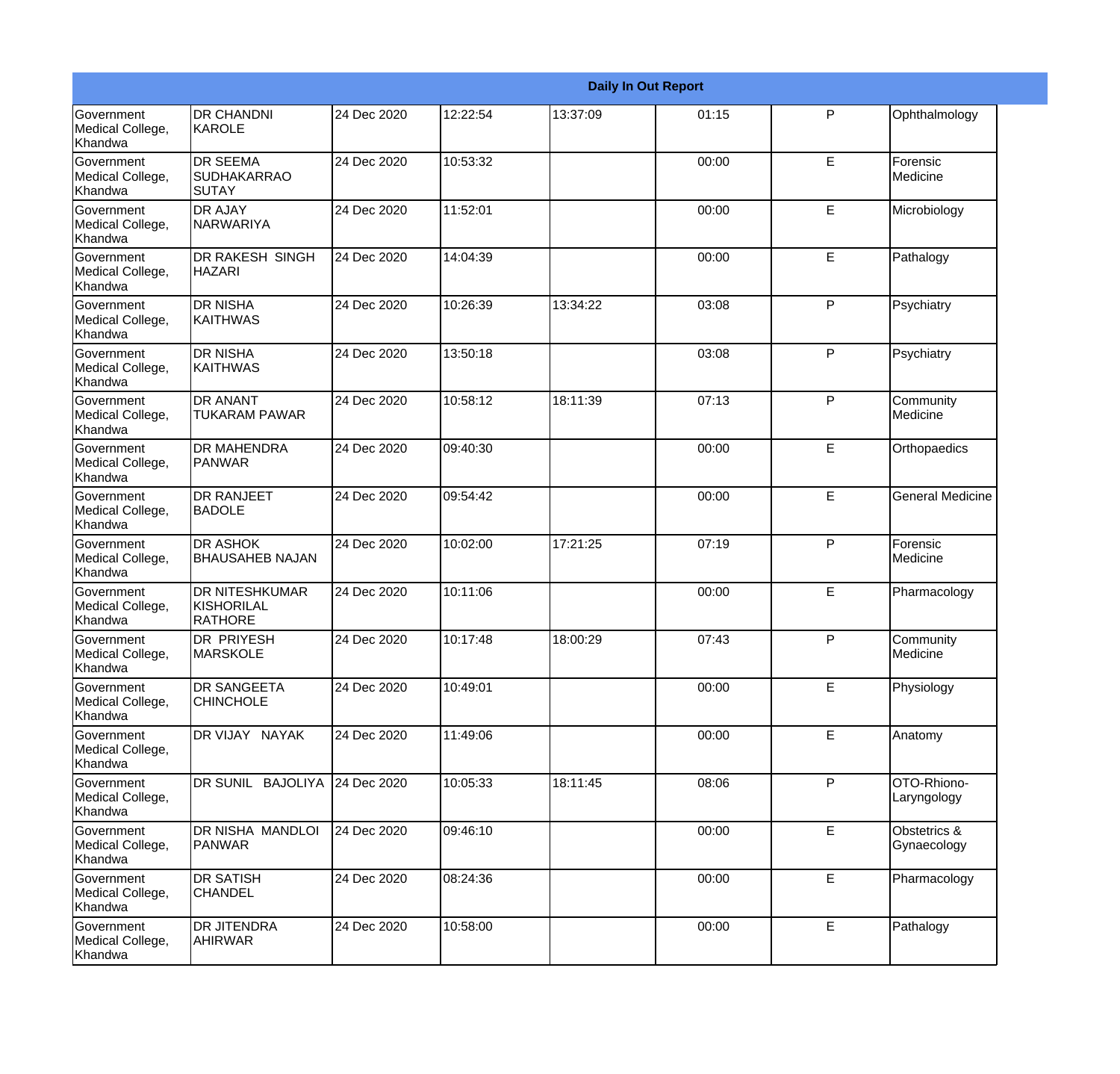| <b>Assistant Professor   Clinical</b> |               |
|---------------------------------------|---------------|
| Professor                             | Para Clinical |
| Demonstrator/Tutor   Para Clinical    |               |
| Professor                             | Para Clinical |
| Assistant Professor                   | Clinical      |
| Assistant Professor I                 | Clinical      |
| Professor                             | Para Clinical |
| Assistant Professor   Clinical        |               |
| Assistant Professor Clinical          |               |
| Associate Professor Para Clinical     |               |
| Demonstrator/Tutor Para Clinical      |               |
| Associate Professor Para Clinical     |               |
| Demonstrator/Tutor Non Clinical       |               |
| Associate Professor Non Clinical      |               |
| Assistant Professor   Clinical        |               |
| Associate Professor Clinical          |               |
| Assistant Professor   Para Clinical   |               |
| Demonstrator/Tutor   Para Clinical    |               |
|                                       |               |

**Daily In Out Report**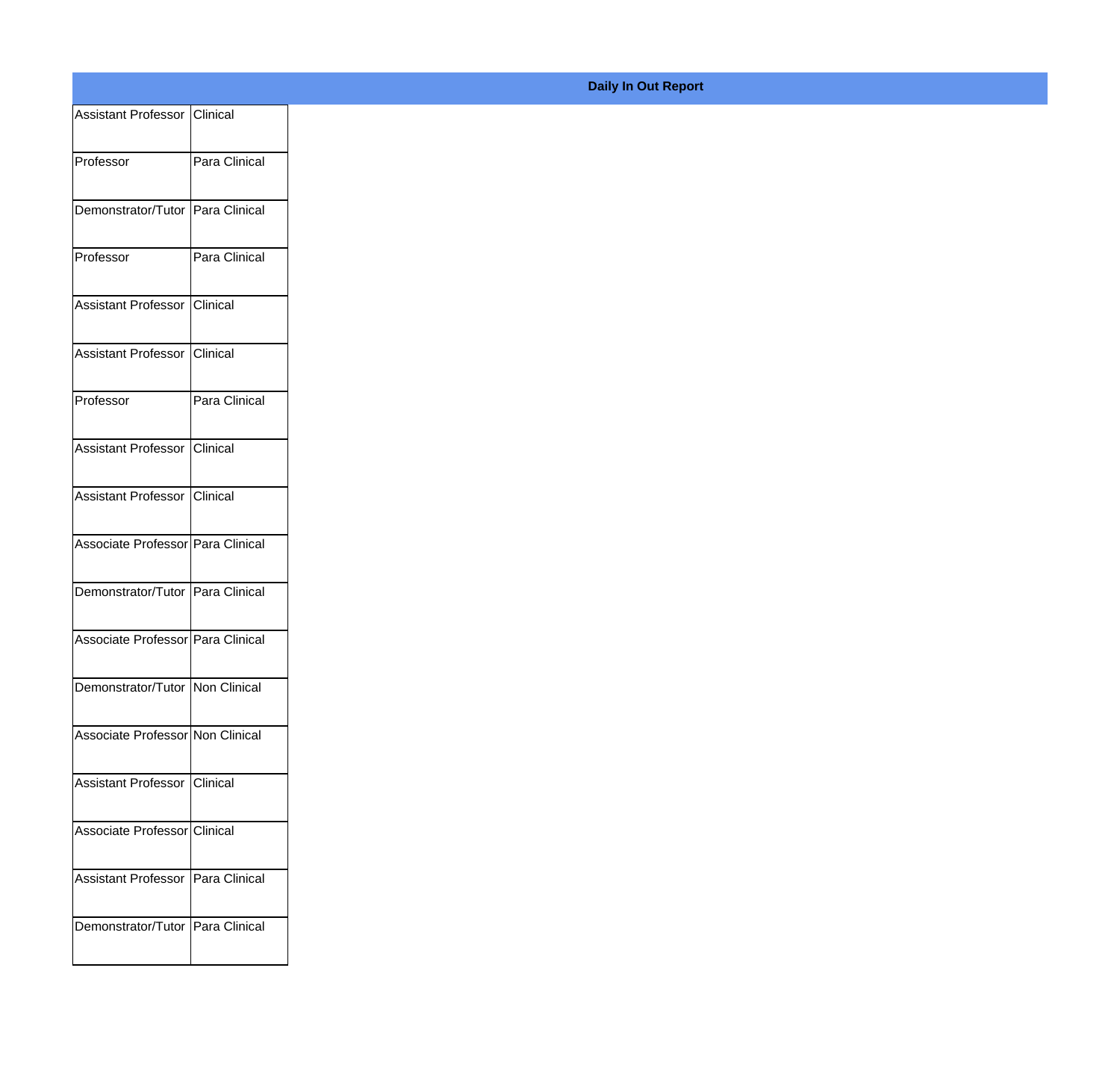| <b>Daily In Out Report</b>                       |                                        |             |          |          |       |    |                                |
|--------------------------------------------------|----------------------------------------|-------------|----------|----------|-------|----|--------------------------------|
| Government<br>Medical College,<br>Khandwa        | IDR PURTI AGARWAL<br>SAINI             | 24 Dec 2020 | 10:42:38 | 16:45:21 | 06:03 | P  | Pathalogy                      |
| Government<br>Medical College,<br> Khandwa       | IDR YASHPAL I<br><b>RAY</b>            | 24 Dec 2020 | 11:50:03 |          | 00:00 | E. | Anatomy                        |
| Government<br>Medical College,<br> Khandwa       | IDR DEEPIKA<br>IPANWAR                 | 24 Dec 2020 | 11:00:42 | 17:05:44 | 06:05 | P  | <b>Bio Chemistry</b>           |
| <b>Sovernment</b><br>Medical College,<br>Khandwa | <b>DR SHAILENDRA</b><br>ISINGH CHOUHAN | 24 Dec 2020 | 10:20:52 |          | 00:00 | E  | Orthopaedics                   |
| <b>Government</b><br>Medical College,<br>Khandwa | MOHIT GARG                             | 24 Dec 2020 | 13:57:36 |          | 00:00 | E. | <b>General Medicine</b>        |
| Government<br>Medical College,<br>Khandwa        | <b>WAGHMARE</b><br><b>IRENU</b>        | 24 Dec 2020 | 08:27:02 |          | 00:00 | E. | Community<br><b>I</b> Medicine |